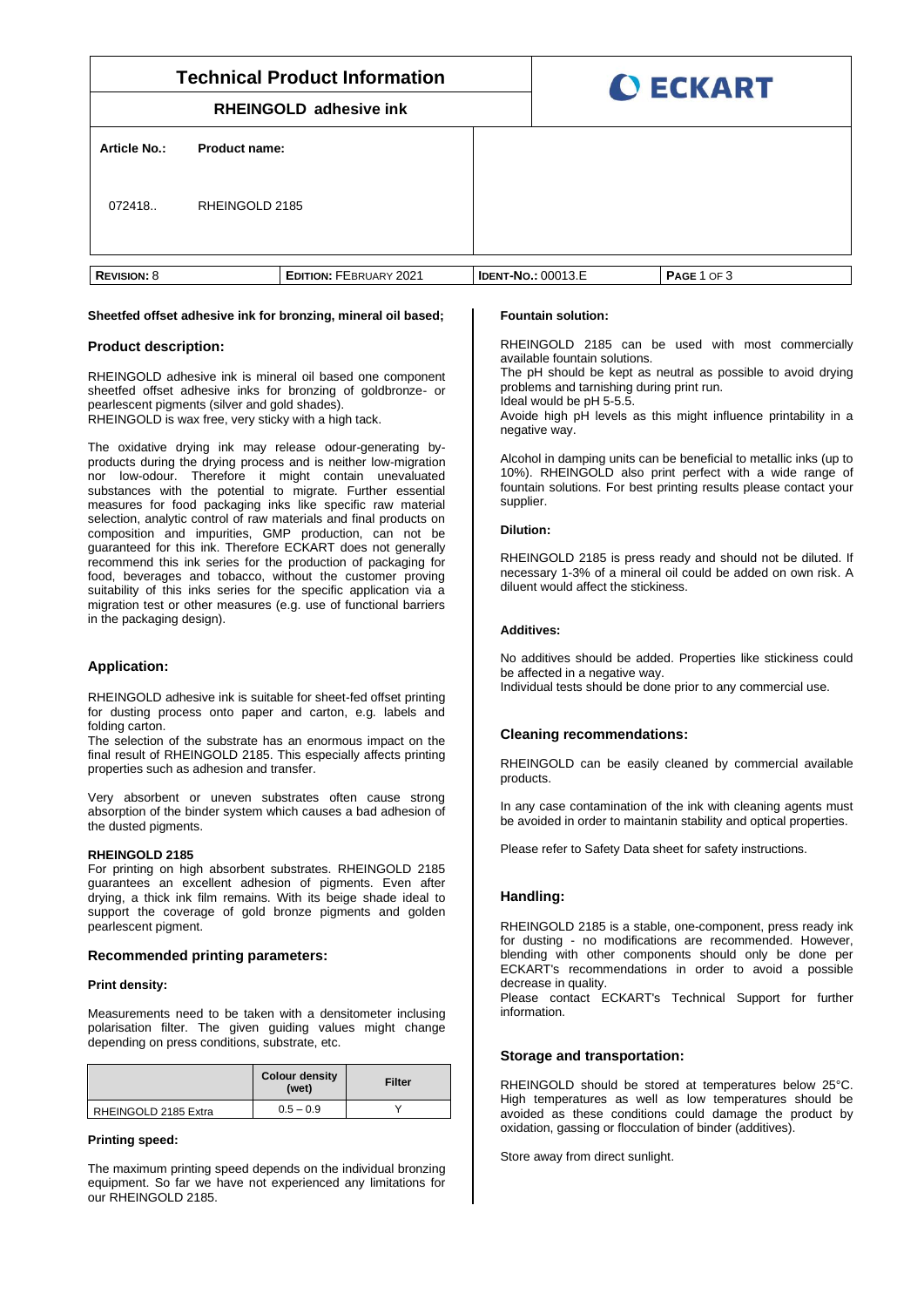| <b>Technical Product Information</b><br><b>RHEINGOLD adhesive ink</b>                                                                                                                                                                           | <b>O ECKART</b> |                                                                                                                                                                                                                                                                                                                                                                                                                            |  |
|-------------------------------------------------------------------------------------------------------------------------------------------------------------------------------------------------------------------------------------------------|-----------------|----------------------------------------------------------------------------------------------------------------------------------------------------------------------------------------------------------------------------------------------------------------------------------------------------------------------------------------------------------------------------------------------------------------------------|--|
|                                                                                                                                                                                                                                                 |                 |                                                                                                                                                                                                                                                                                                                                                                                                                            |  |
| <b>Article No.:</b><br><b>Product name:</b>                                                                                                                                                                                                     |                 |                                                                                                                                                                                                                                                                                                                                                                                                                            |  |
| 072418.<br>RHEINGOLD 2185                                                                                                                                                                                                                       |                 |                                                                                                                                                                                                                                                                                                                                                                                                                            |  |
| <b>REVISION: 8</b><br><b>EDITION: FEBRUARY 2021</b>                                                                                                                                                                                             |                 | PAGE 2 OF 3<br><b>IDENT-NO.: 00013.E</b>                                                                                                                                                                                                                                                                                                                                                                                   |  |
| Keep the drums tightly shut and avoid unnecessary opening.<br>Once opened - an anti-skinning agent could be used to avoid<br>skinning.                                                                                                          |                 |                                                                                                                                                                                                                                                                                                                                                                                                                            |  |
| ECKART can not guarantee shelf life stability for used products.<br>Inks from the duct could be contaminated with emulsified<br>fountain solution. This impacts the shelf life and could cause<br>gelling, tarnishing, oxidation, gassing, etc. |                 |                                                                                                                                                                                                                                                                                                                                                                                                                            |  |
| <b>Shelf life:</b><br>12 months                                                                                                                                                                                                                 |                 |                                                                                                                                                                                                                                                                                                                                                                                                                            |  |
|                                                                                                                                                                                                                                                 |                 |                                                                                                                                                                                                                                                                                                                                                                                                                            |  |
|                                                                                                                                                                                                                                                 |                 |                                                                                                                                                                                                                                                                                                                                                                                                                            |  |
|                                                                                                                                                                                                                                                 |                 |                                                                                                                                                                                                                                                                                                                                                                                                                            |  |
|                                                                                                                                                                                                                                                 |                 |                                                                                                                                                                                                                                                                                                                                                                                                                            |  |
|                                                                                                                                                                                                                                                 |                 |                                                                                                                                                                                                                                                                                                                                                                                                                            |  |
|                                                                                                                                                                                                                                                 |                 |                                                                                                                                                                                                                                                                                                                                                                                                                            |  |
|                                                                                                                                                                                                                                                 |                 |                                                                                                                                                                                                                                                                                                                                                                                                                            |  |
|                                                                                                                                                                                                                                                 |                 |                                                                                                                                                                                                                                                                                                                                                                                                                            |  |
|                                                                                                                                                                                                                                                 |                 |                                                                                                                                                                                                                                                                                                                                                                                                                            |  |
|                                                                                                                                                                                                                                                 |                 |                                                                                                                                                                                                                                                                                                                                                                                                                            |  |
|                                                                                                                                                                                                                                                 |                 |                                                                                                                                                                                                                                                                                                                                                                                                                            |  |
|                                                                                                                                                                                                                                                 |                 |                                                                                                                                                                                                                                                                                                                                                                                                                            |  |
|                                                                                                                                                                                                                                                 |                 | For further information or samples, please contact:<br><b>ECKART GmbH</b>                                                                                                                                                                                                                                                                                                                                                  |  |
|                                                                                                                                                                                                                                                 | Germany         | Güntersthal 4<br>91235 Hartenstein                                                                                                                                                                                                                                                                                                                                                                                         |  |
|                                                                                                                                                                                                                                                 |                 | mail: Info.eckart@altana.com                                                                                                                                                                                                                                                                                                                                                                                               |  |
|                                                                                                                                                                                                                                                 |                 | www.eckart.net                                                                                                                                                                                                                                                                                                                                                                                                             |  |
|                                                                                                                                                                                                                                                 |                 | The data on this technical information sheet correspond with the current status of<br>our knowledge and experience. The liability for the application and processing of<br>our products lies with the buyer, and he is also responsible for observing any third<br>party rights. We reserve the right to alter any product data as a result of technical<br>progress or further developments in the manufacturing process. |  |